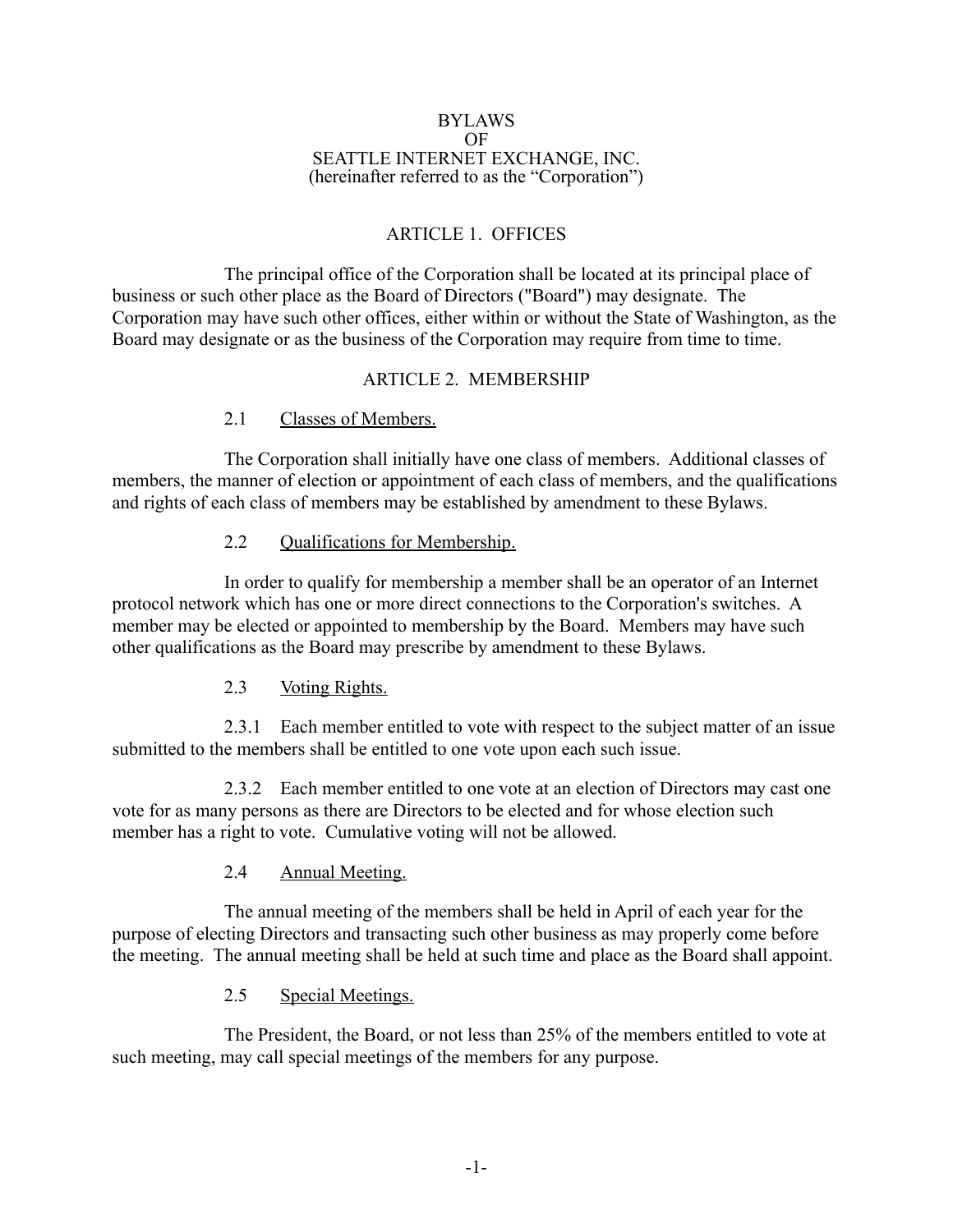### 2.6 Place of Meetings.

All meetings of members shall be held at the principal office of the Corporation or at such other place within or without the State of Washington designated by the President, the Board, by the members entitled to call a meeting of members, or by a waiver of notice signed by all members entitled to vote at the meeting.

### 2.7 Notice of Meetings.

The President, the Secretary or the Board shall cause to be delivered to each member entitled to notice of or to vote at the meeting, either personally or by mail or by electronic mail, not less than ten nor more than fifty days before the meeting, written notice stating the place, date and time of the meeting and, in the case of a special meeting, the purpose or purposes for which the meeting is called. At any time, upon the written request of not less than 25% of the members entitled to vote at the meeting, it shall be the duty of the Secretary to give notice of a special meeting of members to be held at such date, time and place as the Secretary may fix, not less than ten nor more than thirty-five days after receipt of such written request, and if the Secretary shall neglect or refuse to issue such notice, the person or persons making the request may do so and may fix the date, time and place for such meeting. If such notice is mailed, it shall be deemed delivered when deposited in the official government mail properly addressed to the member at his or her address as it appears on the records of the Corporation with postage thereon prepaid.

### 2.8 Waiver of Notice.

Whenever any notice is required to be given to any member under the provisions of these Bylaws, the Articles of Incorporation or applicable Washington law, a waiver thereof in writing, signed by the person or persons entitled to such notice, whether before or after the time stated therein, shall be deemed equivalent to the giving of such notice.

### 2.9 Quorum.

Ten percent (10%) of the members of the Corporation entitled to vote, represented in person (or by proxy), shall constitute a quorum at a meeting of the members. If less than a quorum of the members entitled to vote is represented at a meeting, a majority of the members so represented may adjourn the meeting from time to time without further notice.

## 2.10 Manner of Acting.

The vote of a majority of the votes entitled to be cast by the members represented in person (or by proxy) at a meeting at which a quorum is present shall be necessary for the adoption of any matter voted upon by the members, unless a greater proportion is required by applicable Washington law, the Articles of Incorporation or these Bylaws.

## 2.11 Proxies.

A member may vote by proxy executed in writing by the member or by his or her attorney-in-fact. Such proxy shall be filed with the Secretary of the Corporation before or at the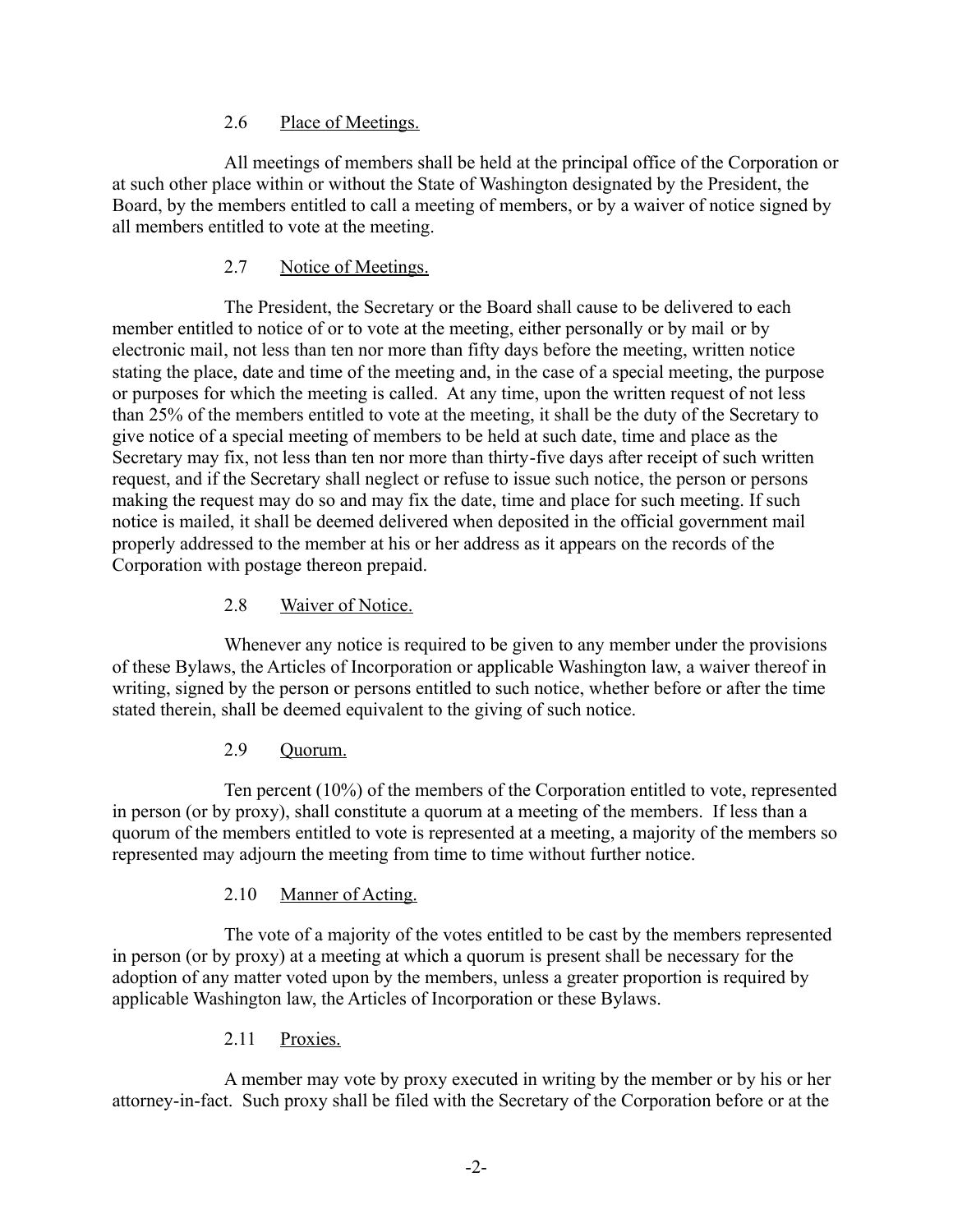time of the meeting. A proxy shall become invalid eleven months after the date of its execution unless otherwise provided in the proxy. A proxy with respect to a specific meeting shall entitle the holder thereof to vote at any reconvened meeting following adjournment of such meeting but shall not be valid after the final adjournment thereof.

### 2.12 Action by Members Without a Meeting.

Any action which could be taken at a meeting of the members may be taken without a meeting if a written consent setting forth the action so taken is signed by a majority of all members entitled to vote with respect to the subject matter thereof, provided that the Corporation has mailed written notice of such proposed action to all members at least ten days prior to the date of such consent. Such written consents may be signed in two or more counterparts, each of which shall be deemed an original and all of which, taken together, shall constitute one and the same document. Any such written consent shall be inserted in the minute book as if it were the minutes of a meeting of the members. As used herein, "mailed written notice" shall include email communication, and "written consent" shall include electronic or digital signatures, to the extent allowed by law.

### 2.13 Meetings by Telephone.

Members of the Corporation may participate in a meeting of members by means of a conference telephone or similar communications equipment by means of which all persons participating in the meeting can hear each other at the same time. Participation by such means shall constitute presence in person at a meeting.

### ARTICLE 3. BOARD OF DIRECTORS

### 3.1 General Powers.

The affairs of the Corporation shall be managed by a Board of Directors.

### 3.2 Number.

The Board shall consist of not less than 3 nor more than 7 Directors, the specific number to be set by resolution of the Board. The number of Directors may be changed from time to time by amendment to these Bylaws, provided that no decrease in the number shall have the effect of shortening the term of any incumbent Director.

### 3.3 Qualifications.

Directors may be any person who is elected by a majority vote of all members entitled to vote. Directors may have such other qualifications as the Board may prescribe by amendment to these Bylaws.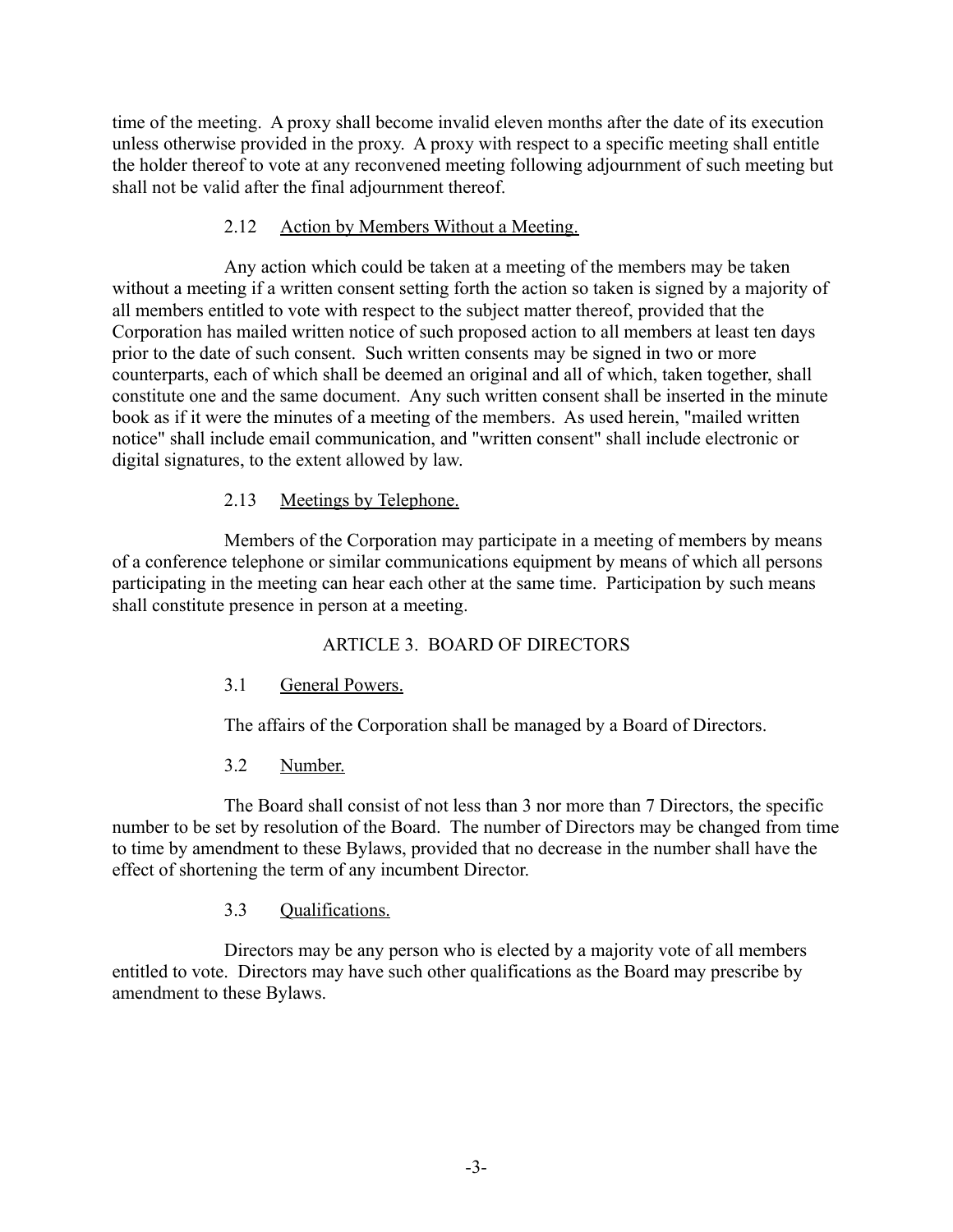### 3.4 Election of Directors.

### 3.4.1 Initial Directors.

The initial Directors named in the Articles of Incorporation shall serve until the first annual meeting of members.

### 3.4.2 Successor Directors.

Successor Directors shall be elected each year at the annual meeting of members, or by mail in such manner as the Board of Directors shall determine.

Director seats are numbered. Even numbered seats are open in even numbered years, and odd numbered seats in odd numbered years. Open seats may also be caused by vacancy. In an election, the highest vote count receivers assume the longest term seats. Ties are decided by random means by the Secretary in the presence of the meeting attendees.

### 3.5 Term of Office.

Unless a Director dies, resigns or is removed, he or she shall hold office until the annual meeting the year his or her term expires, or until his or her successor is elected, whichever is later.

### 3.6 Annual Meeting.

The annual meeting of the Board shall be held within thirty days following the annual meeting of members for the purposes of electing officers and transacting such business as may properly come before the meeting.

### 3.7 Regular Meetings.

By resolution, the Board may specify the date, time and place for the holding of regular meetings without other notice than such resolution.

3.8 Special Meetings.

Special meetings of the Board or any committee designated and appointed by the Board may be called by or at the written request of the President or any two Directors, or, in the case of a committee meeting, by the chairman of the committee. The person or persons authorized to call special meetings may fix any place either within or without the State of Washington as the place for holding any special Board or committee meeting called by them.

### 3.9 Meetings by Telephone.

Members of the Board or any committee designated by the Board may participate in a meeting of such Board or committee by means of a conference telephone or similar communications equipment by means of which all persons participating in the meeting can hear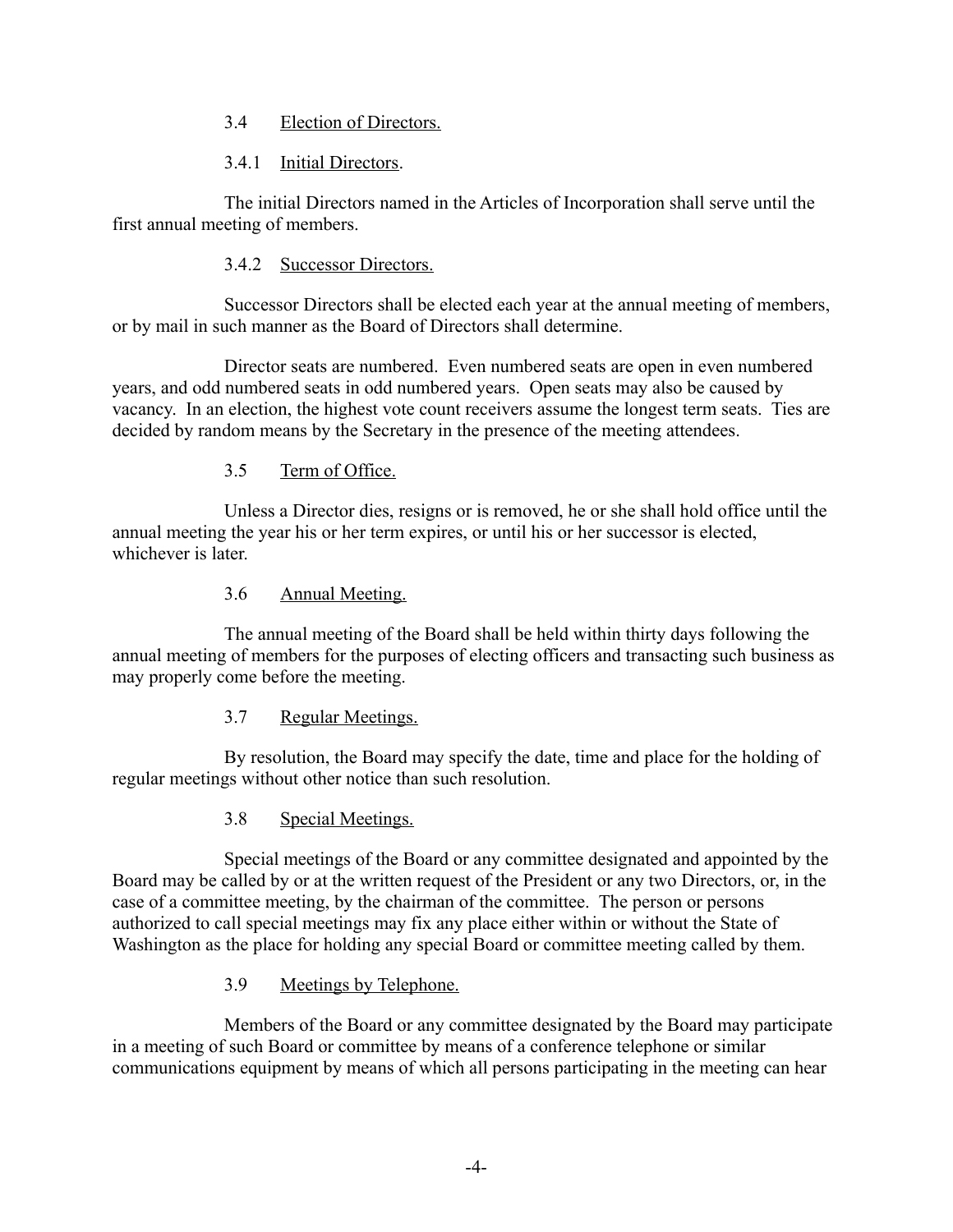each other at the same time. Participation by such means shall constitute presence in person at a meeting.

## 3.10 Place of Meetings.

All meetings shall be held at the principal office of the Corporation or at such other place within or without the State of Washington designated by the Board, by any persons entitled to call a meeting or by a waiver of notice signed by all Directors.

## 3.11 Notice of Special Meetings.

Notice of special Board or committee meetings shall be given to a Director in writing or by electronic mail or by personal communication with the Director not less than ten days before the meeting. Notices in writing may be delivered or mailed to the Director at his or her address shown on the records of the Corporation. Neither the business to be transacted at, nor the purpose of any special meeting need be specified in the notice of such meeting. If notice is delivered by mail, the notice shall be deemed effective when deposited in the official government mail properly addressed with postage thereon prepaid.

## 3.12 Waiver of Notice.

# 3.12.1 In Writing.

Whenever any notice is required to be given to any Director under the provisions of these Bylaws, the Articles of Incorporation or applicable Washington law, a waiver thereof in writing, signed by the person or persons entitled to such notice, whether before or after the time stated therein, shall be deemed equivalent to the giving of such notice. Neither the business to be transacted at, nor the purpose of, any regular or special meeting of the Board need be specified in the waiver of notice of such meeting.

## 3.12.2 By Attendance.

The attendance of a Director at a meeting shall constitute a waiver of notice of such meeting, except where a Director attends a meeting for the express purpose of objecting to the transaction of any business because the meeting is not lawfully called or convened.

## 3.13 Quorum.

A majority of the number of Directors in office shall constitute a quorum for the transaction of business at any Board meeting. If a quorum is not present at a meeting, a majority of the Directors present may adjourn the meeting from time to time without further notice.

## 3.14 Manner of Acting.

The act of the majority of the Directors present at a meeting at which there is a quorum shall be the act of the Board, unless the vote of a greater number is required by these Bylaws, the Articles of Incorporation or applicable Washington law.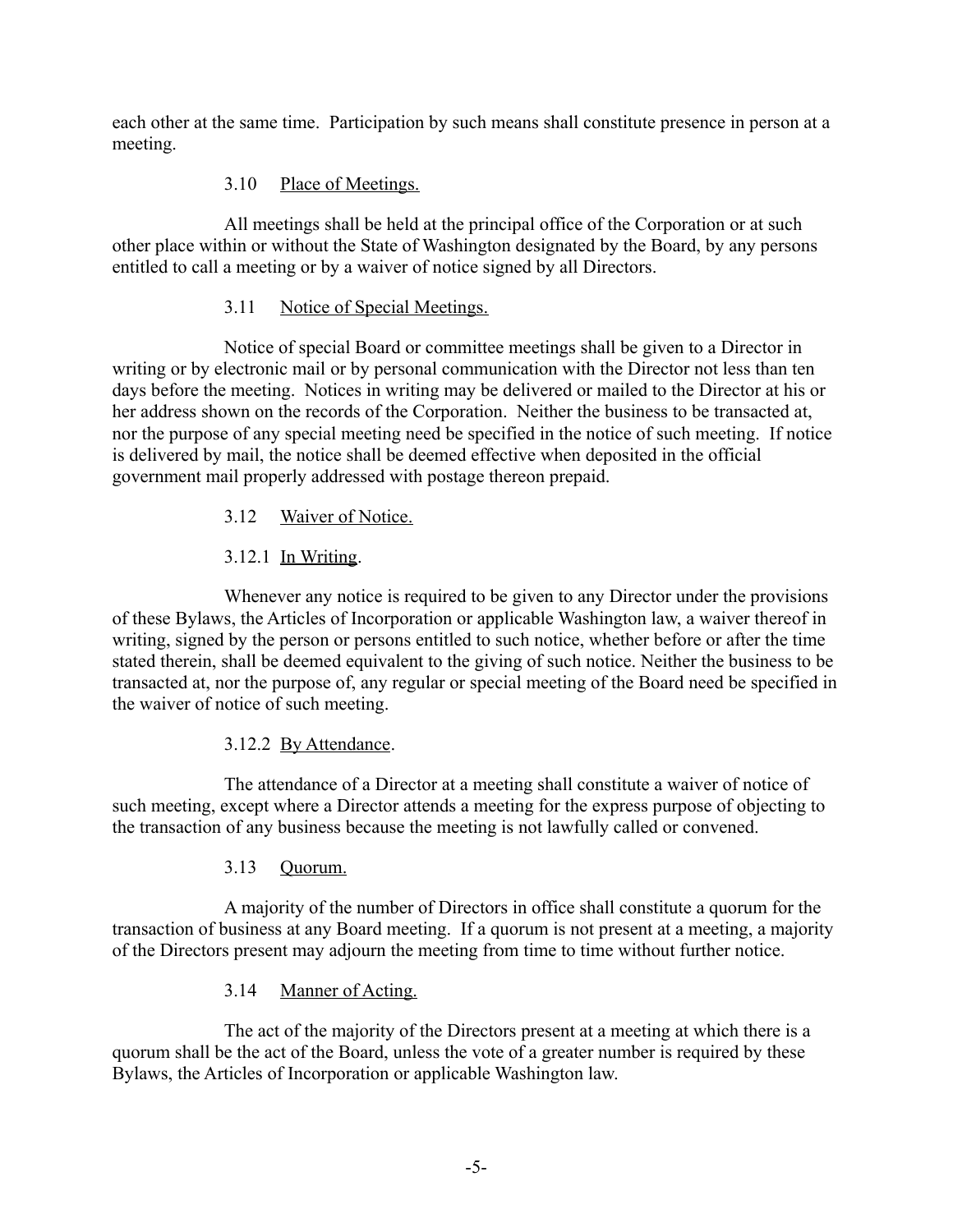### 3.15 Presumption of Assent

A Director of the Corporation present at a Board meeting at which action on any corporate matter is taken shall be presumed to have assented to the action taken unless his or her dissent or abstention is entered in the minutes of the meeting, or unless such Director files a written dissent or abstention to such action with the person acting as secretary of the meeting before the adjournment thereof, or forwards such dissent or abstention by registered mail to the Secretary of the Corporation immediately after the adjournment of the meeting. Such right to dissent or abstain shall not apply to a Director who voted in favor of such action.

### 3.16 Action by Board Without a Meeting.

Any action required or permitted to be taken at a meeting of the Board of Directors may be accomplished without a meeting or a vote if one or more written consents setting forth the action to be taken shall be signed by all the directors and delivered to the Corporation for inclusion in the Corporation's records as if it were the minutes of a meeting of the Board of Directors. Action taken by the unanimous written consent is effective when the last director signs the consent, unless the consent specifies a later effective date.

### 3.17 Resignation.

Any Director may resign at any time by delivering written notice to the President or the Secretary at the registered office of the Corporation, or by giving oral or written notice at any meeting of the Directors. Any such resignation shall take effect at the time specified therein, or if the time is not specified, upon delivery thereof and, unless otherwise specified therein, the acceptance of such resignation shall not be necessary to make it effective.

## 3.18 Removal.

At a meeting of members called expressly for that purpose, one or more Directors (including the entire Board) may be removed from office, with or without cause, by two-thirds of the votes cast by members then entitled to vote on the election of Directors represented in person or by proxy at a meeting of members at which a quorum is present.

## 3.19 Vacancies.

A vacancy in the position of Director may be filled by the affirmative vote of a majority of the remaining Directors. A Director so elected to fill a vacancy shall serve until the next annual meeting at which time the membership will vote on a Director to fill the unexpired term of his or her predecessor in office if any.

### 3.20 Compensation.

The Directors shall receive no compensation for their service as Directors but may receive reimbursement for expenditures incurred on behalf of the Corporation.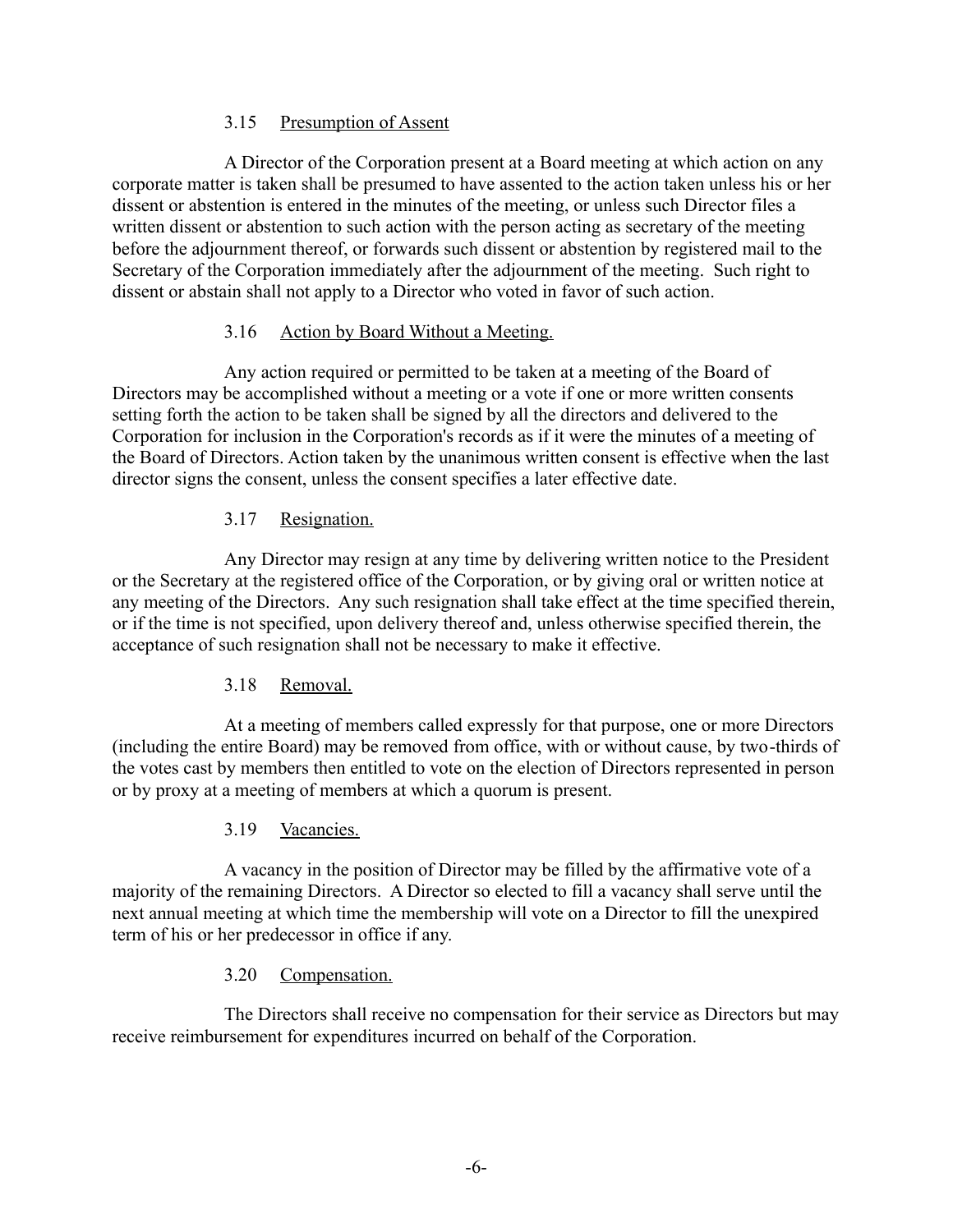### ARTICLE 4. OFFICERS

### 4.1 Number and Qualifications.

The officers of the Corporation shall be a President, a Vice President, and a Secretary/Treasurer, each of whom shall be elected by the Board. Other officers and assistant officers may be elected or appointed by the Board, such officers and assistant officers to hold office for such period, have such authority and perform such duties as are provided in these Bylaws or as may be provided by resolution of the Board. Any officer may be assigned by the Board any additional title that the Board deems appropriate. Any two or more offices may be held by the same person, except the offices of President and Secretary/Treasurer.

#### 4.2 Election and Term of Office.

The officers of the Corporation shall be elected each year by the Board at the annual meeting of the Board. Unless an officer dies, resigns, or is removed from office, he or she shall hold office until the next annual meeting of the Board or until his or her successor is elected.

#### 4.3 Resignation.

Any officer may resign at any time by delivering written notice to the President, Vice President, the Secretary/Treasurer or the Board, or by giving oral or written notice at any meeting of the Board. Any such resignation shall take effect at the time specified therein, or if the time is not specified, upon delivery thereof and, unless otherwise specified therein, the acceptance of such resignation shall not be necessary to make it effective.

### 4.4 Removal.

Any officer or agent elected or appointed by the Board may be removed from office by the Board whenever in its judgment the best interests of the Corporation would be served thereby, but such removal shall be without prejudice to the contract rights, if any, of the person so removed.

#### 4.5 Vacancies.

A vacancy in any office created by the death, resignation, removal, disqualification, creation of a new office or any other cause may be filled by the Board for the unexpired portion of the term or for a new term established by the Board.

#### 4.6 President.

The President shall be the chief executive officer of the Corporation, and, subject to the Board's control, shall supervise and control all of the assets, business and affairs of the Corporation. The President shall preside over meetings of the members and the Board. The President may sign deeds, mortgages, bonds, contracts, or other instruments, except when the signing and execution thereof have been expressly delegated by the Board or by these Bylaws to some other officer or agent of the Corporation or are required by law to be otherwise signed or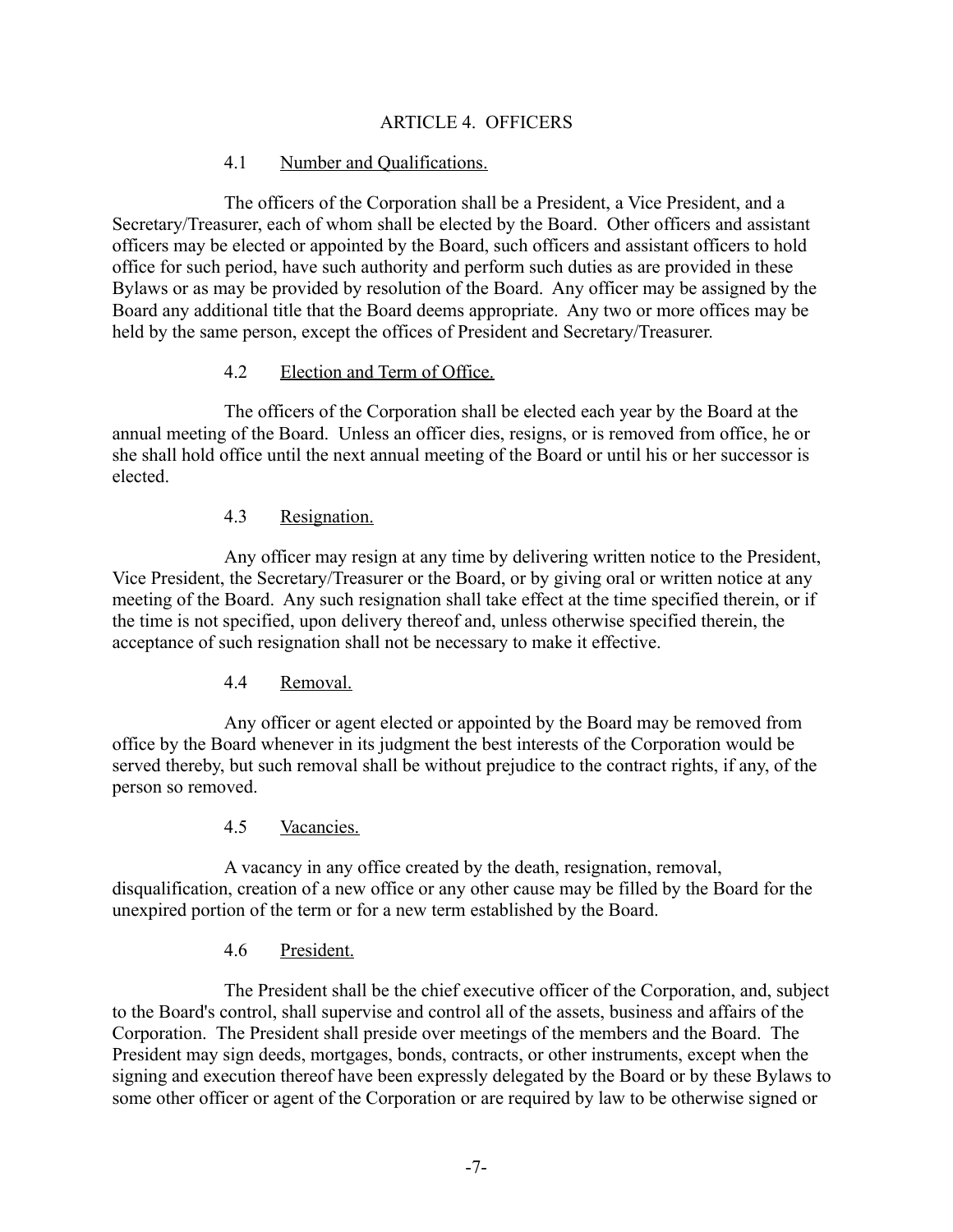executed by some other officer or in some other manner. In general, the President shall perform all duties incident to the office of President and such other duties as are assigned to him or her by the Board from time to time.

### 4.7 Vice President.

In the event of the death of the President or his or her inability to act, the Vice President (or if there is more than one Vice President, the Vice President who was designated by the Board as the successor to the President, or if no Vice President is so designated, the Vice President whose name first appears in the Board resolution electing officers) shall perform the duties of the President, except as may be limited by resolution of the Board, with all the powers of and subject to all the restrictions upon the President. Vice Presidents shall have, to the extent authorized by the President or the Board, the same powers as the President to sign deeds, mortgages, bonds, contracts or other instruments. Vice Presidents shall perform such other duties as from time to time may be assigned to them by the President or the Board.

### 4.8 Secretary.

The Secretary shall: (a) keep the minutes of meetings of the members and the Board, and minutes which may be maintained by committees of the Board; (b) see that all notices are duly given in accordance with the provisions of these Bylaws or as required by law; (c) be custodian of the corporate records of the Corporation; (d) keep records of the post office address and class, if applicable, of each member and Director and of the name and post office address of each officer; (e) sign with the President, or other officer authorized by the President or the Board, deeds, mortgages, bonds, contracts, or other instruments; and (f) in general perform all duties incident to the office of Secretary and such other duties as from time to time may be assigned to him or her by the President or the Board.

## 4.9 Treasurer.

The Treasurer shall have charge and custody of and be responsible for all funds and securities of the Corporation; receive and give receipts for moneys due and payable to the Corporation from any source whatsoever, and deposit all such moneys in the name of the Corporation in banks, trust companies or other depositories selected in accordance with the provisions of these Bylaws; and in general perform all of the duties incident to the office of Treasurer and such other duties as from time to time may be assigned to him or her by the President or the Board.

### ARTICLE 5. ADMINISTRATIVE PROVISIONS

### 5.1 Books and Records.

The Corporation shall keep at its principal or registered office copies of its current Articles of Incorporation and Bylaws; correct and adequate records of accounts and finances; minutes of the proceedings of its members and Board, and any minutes which may be maintained by committees of the Board; records of the name and address and class, if applicable of each member and Director, and of the name and post office address of each officer; and such other records as may be necessary or advisable. All books and records of the Corporation shall be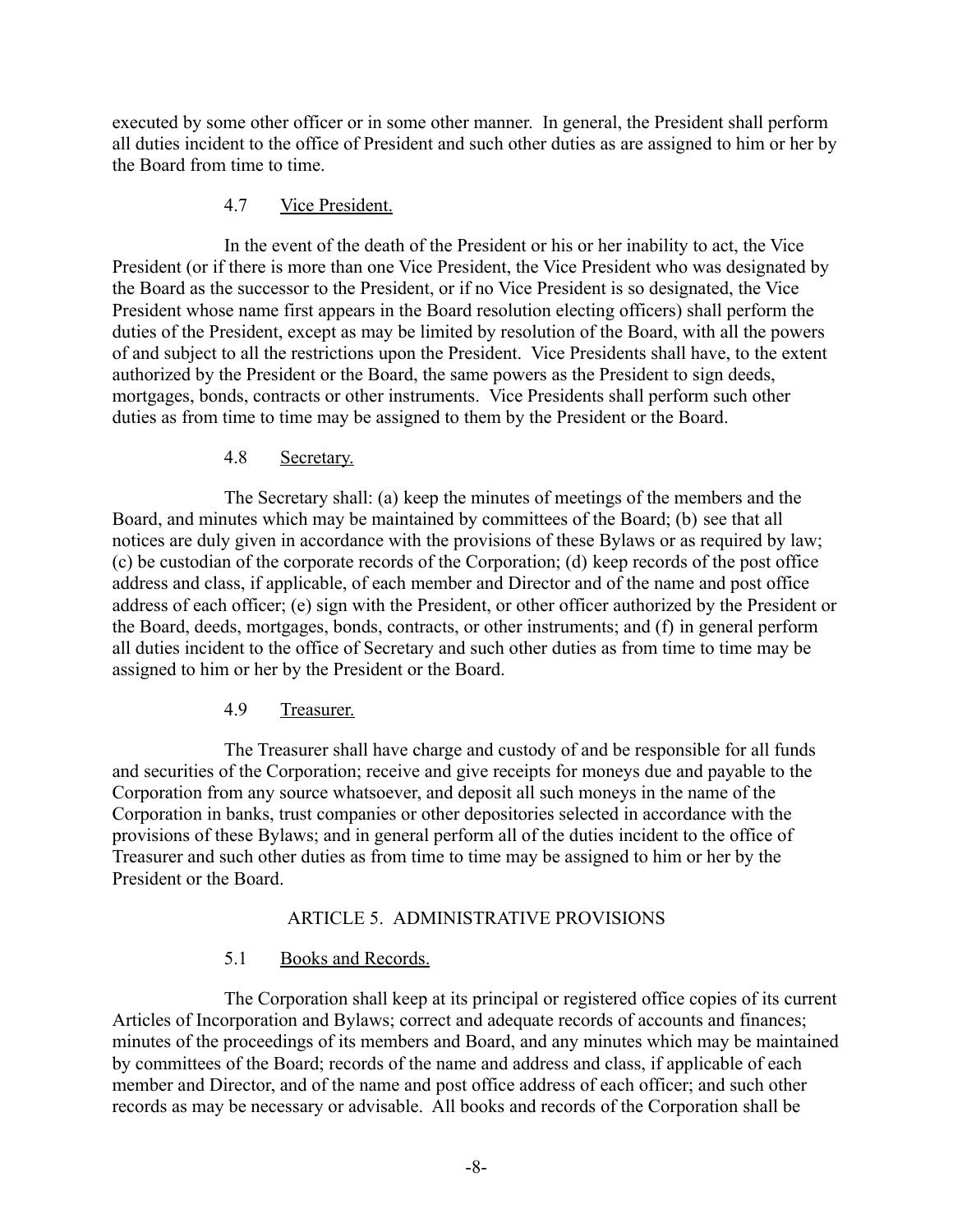open at any reasonable time to inspection by any member of three months standing or to a representative of more than five percent of the membership.

## 5.2 Accounting Year.

The accounting year of the Corporation shall be the twelve months ending December 31

## 5.3 Rules of Procedure.

The rules of procedure at meetings of the Board and committees of the Board shall be rules contained in Roberts' Rules of Order on Parliamentary Procedure, newly revised, so far as applicable and when not inconsistent with these Bylaws, the Articles of Incorporation or any resolution of the Board.

## ARTICLE 6. FINANCIAL AND OPERATIONAL MATTERS

## 6.1 Powers of the Board of Directors

The Board shall have the authority to incur and pay financial obligations on behalf of the Corporation for the following matters without the vote of the members: insurance, rent, utilities, equipment acquisitions, cabling, maintenance and repair, accounting and legal services, and corporate governance matters; and for the Corporation's indemnification and expense reimbursement obligations as stated in the Articles of Incorporation. The Board shall have the authority to adopt rules and regulations concerning the use of the Corporation's services and facilities by the members.

6.2 Dues

Dues, if any, must be approved by a majority vote of the members.

6.3 Termination of Membership

A member's membership in the Corporation and connections to the Corporations' facilities may be terminated by the Board if the member fails to cure minor infractions of the Corporation's rules and regulations (as defined therein) within 10 days written to the member, and upon a unanimous vote of the Board. A member's membership in the Corporation and connections to the Corporation's facilities may be terminated immediately upon a unanimous vote of the Board for major infractions of the Corporation's rules and regulations (as defined therein), or pursuant to any lawful order of any court or governmental agency. If a Director is affiliated with a member whose membership is under consideration by the Board, then the Director shall abstain from voting and the number of votes required to terminate such membership shall be reduced accordingly.

## 6.4 Privacy

The Board may gather statistics or conduct any other analysis of the Corporation's facilities for planning purposes. The Board may publish graphs of traffic over the Corporation's